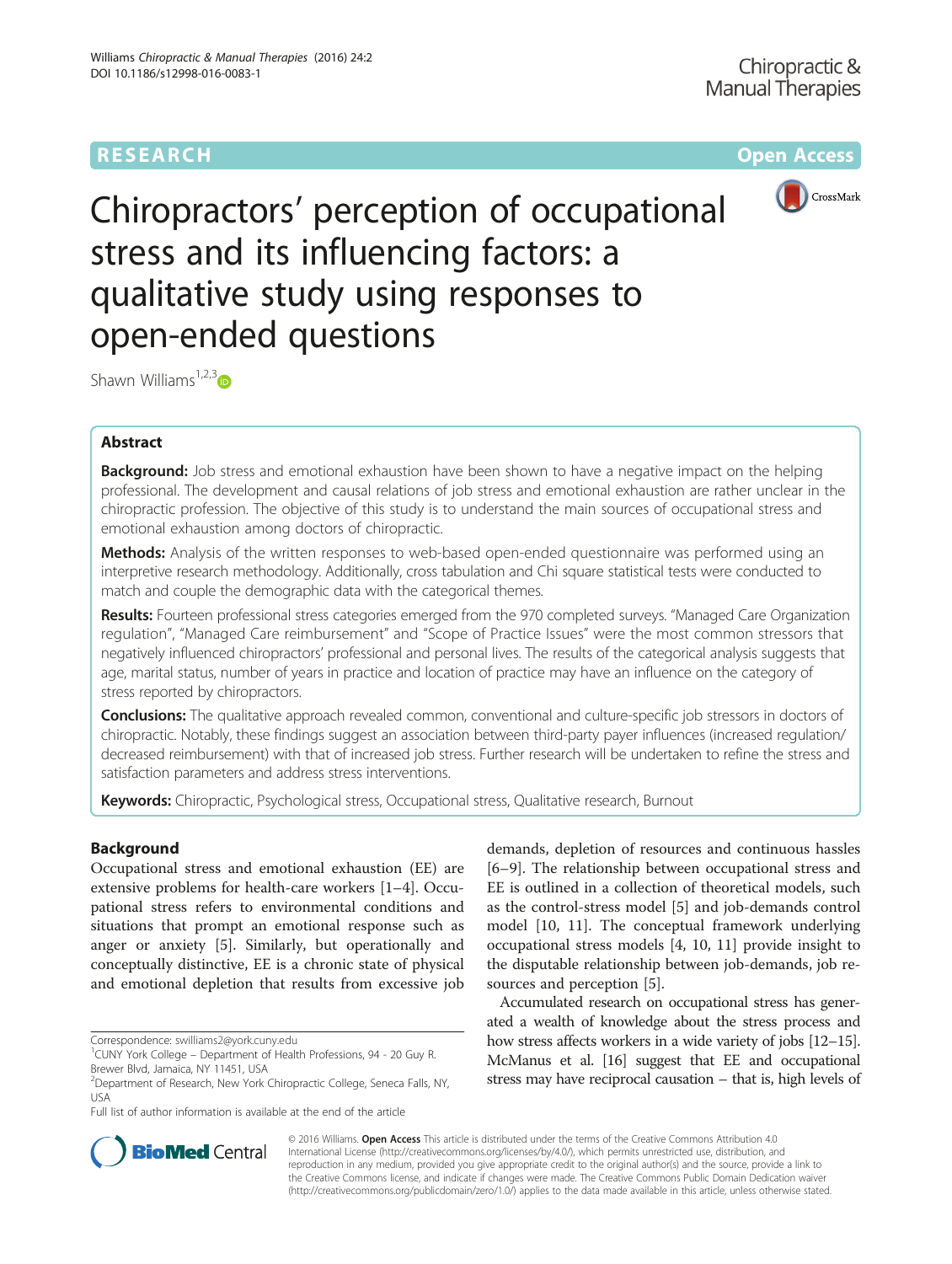EE may cause stress, and high levels of occupational stress caused may EE. Either way, the end-result of escalating occupational stressors in the health-care the arena is that the provider(s) experiences a shift from energy to exhaustion, engagement to cynicism and efficacy to infectiveness [[1](#page-5-0)]. Similar processes have been observed in a comprehensive group of health professionals [[2, 4,](#page-5-0) [17\]](#page-6-0), and more recently in the chiropractic profession [\[18](#page-6-0), [19](#page-6-0)]. A recent study [\[18](#page-6-0)] exploring burnout in the chiropractic profession suggests that although overall values of burnout are relatively low ( $\sim$ 2 %), higher levels of EE ( $\sim$ 21 %) remain workplace issues for this professional group.

As changes in the political sector of the health care arena continue to mount, and new socioeconomic trends occupy the environment of health care, the nature and construct of occupational stress and EE may continue to develop as a serious threat to workers' well-being [[5, 10,](#page-5-0) [20](#page-6-0)–[23\]](#page-6-0). As such, despite being common in health-care workers [[2](#page-5-0)–[4](#page-5-0), [17](#page-6-0)], the development and causal relations of occupational stress and EE are rather unclear in the chiropractic profession, in part due to an absence of adequate exploratory qualitative studies. Thus, the current study attempted to understand chiropractors' perceptions of job-related stress and consequently EE (as per the symbiotic relationship that exist between the two constructs). The objective of this study was to explore the opinions and perceptions of occupational stress among Doctors of Chiropractic (DCs). In this study, the aim was to assess what reasons (if any) DCs give as their precursors of occupational stress. The use of qualitative methods to analyze the material derived from open-ended answers in a questionnaire was employed with the intent of creating occupational stress categories that could help increase an understanding of the phenomenon as it applies to the chiropractic profession. A greater understanding of the perceptions of occupational stress may, in turn, provide a means to understand and improve chiropractic services.

#### Methods

A demographic survey including six socio-demographic categorical questions and one open-ended question was emailed (July 2013) to a randomized and convenience sample of DCs whose email addresses were included in the database of a leading chiropractic-marketing agency [[24](#page-6-0)]. The invitation letter included a description of the nature of the study, a notation guaranteeing anonymity, and an embedded hyperlink to the web-based survey (via Survey Monkey). Descriptions of the constructs (occupational stress and EE) were operationally defined in the instructional section of the invitation letter. Non-DCs and/or DCs that were not involved in chiropractic fieldwork were identified and excluded from the study via two qualification questions. The remaining participants were asked (in

open-ended format) to describe the occupational stressor(s) - if any - that they believed had a negative impact on their professional and personal life. The openended question (dependent variable) read as such: 'What factors do you feel influence the levels of occupational stress and emotional exhaustion in the chiropractic profession?'

A mixed methods approach was used to explore respondents' perceptions of occupational stress and EE. The qualitative portion of this research design used content analysis [[25](#page-6-0), [26](#page-6-0)], inductively, coupled with an epistemological assumption(s) and interpretational approach, as the foundation of analysis to the open ended responses. Moreover, the qualitative analytic strategy employed in this study relied on a general approach that involved interpretive description as a means of developing an understanding of occupational stress and EE endured by DCs. The aim was to generate categories of reason for occupational stress and EE by using content analysis [[27](#page-6-0), [28](#page-6-0)]. Each open-ended response was read thoroughly and organized into categories of reason. If the response included two or more different statements of reason – it was identified and categorized accordingly to form the separate responses. For example, a typical response like "…low fees, too much paperwork, too much government regulation, deny-minded IME interfering with care, staff training, high expenses" includes many items that could fall in one (Business & Administration) or more (MCO regulation and reimbursement) categories. Categories were not preconceived and were named using respondents' own terminology where possible. The principle investigator (PI) read all of the statements in the initial sample and carried out this analysis on two additional separate occasions. The initial analysis generated almost identical sets of categories. A set of 14 categories was composed based directly on the respondents' statements.

The quantitative analysis integrated summaries of the categorical themes that were obtained after the openended responses, with similar themes grouped together. Descriptive statistics involving the frequency and percentage summaries were conducted to determine the number of respondents that chose each of the categorical themes. Cross tabulation(s) were conducted to match the demographic data of gender, age, years in practice, marital status, current professional status, and location of practice with the categorical themes of the open-ended responses. Chi square statistical test(s) were conducted to determine if the demographic data was significantly related to, or differed with, the categorical themes of the open-ended responses. A level of significance of 0.05 was used in the statistical analysis. During the study, several methods were used to ensure the data trustworthiness (i.e. practices supporting credibility, transferability, dependability, confirmability) as outlined by Zhang [[25](#page-6-0)]. All analyzes were conducted in SPSS. Ethics approval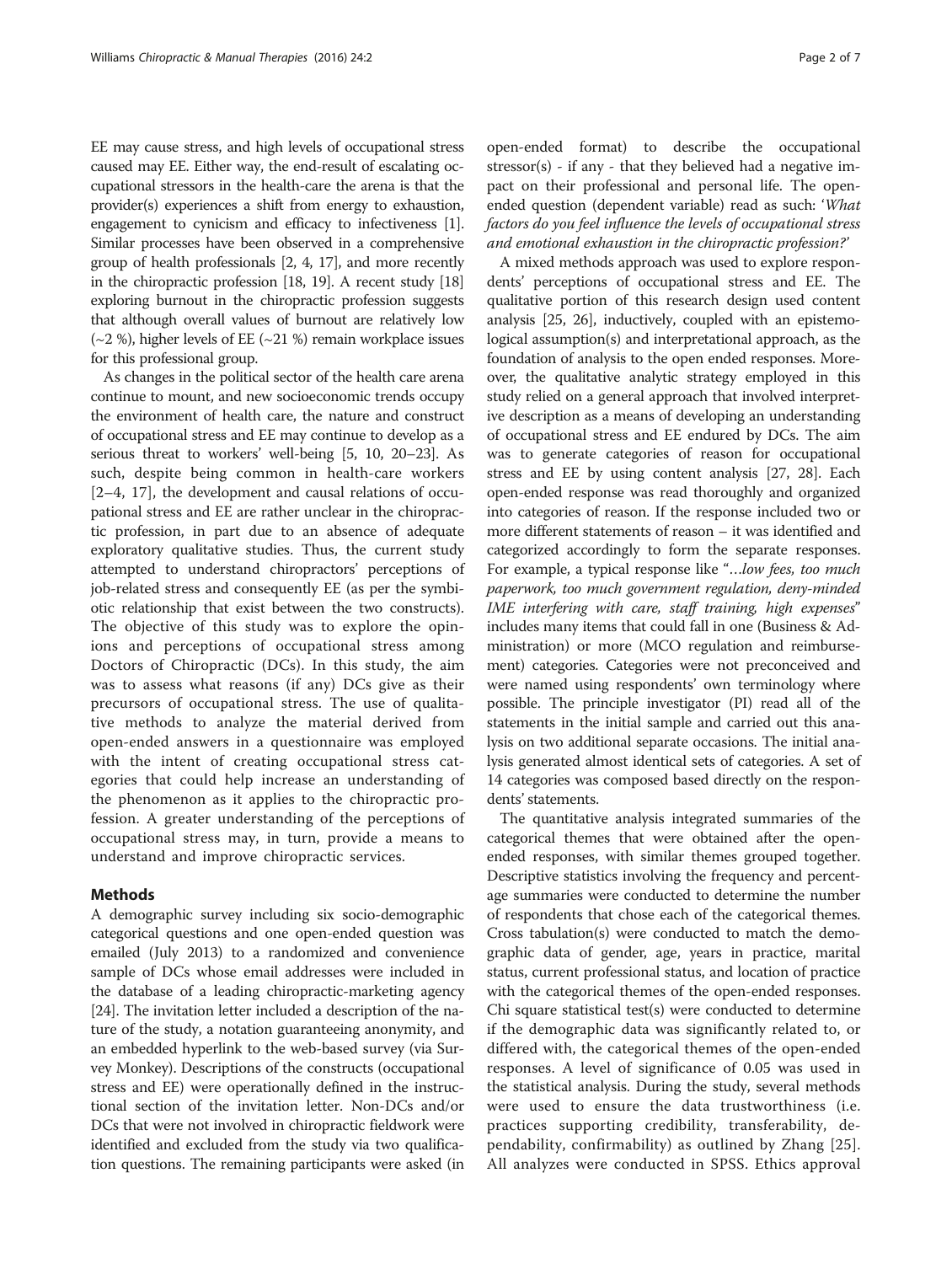for the study was obtained by Seton Hall University's IRB in January 2013.

#### Results

## Descriptive statistics

Most of the respondents were solo-practitioners and practicing in the United States. Additionally, most of the respondents were male and were married. It was observed that the age of those that answered the open-ended questions were between 31 and 60 years old.

The open-ended question was examined for common themes. The most-common responses were Managed Care Organization (MCO) Regulation (33 %), MCO Reimbursement (26.8 %), and Scope of Practice Issues (21.3 %). There were also significant numbers of responses for Business and Administrative (16.4 %), Public Perception / Public Acceptance (16.1 %), Self–Perception / Purpose (11.2 %), and Economy / Money (10.3 %).

In the 14 categorical themes of response, it was observed that many of the respondents practiced chiropractic in California, Colorado, Connecticut, Florida, Georgia, Illinois, New Jersey, New York, North Carolina, Ohio, Pennsylvania, and Texas. The percentage distribution of gender, the number of years in the professions and the practice location found in this study was reflective of current industry data [[29, 30\]](#page-6-0).

#### Qualitative – content analysis

There were a total of 970 analyzed open-ended responses out of the 1149 total respondents (Table 1); thus resulting in an 84 % completing rate. Those remaining 179 surveys were deemed incomplete. The initial analysis of 2022 statements generated 14 subcategories that collectively described perceptions and/or potential sources of occupational stress and EE. A further grouping of these subcategories was executed reflecting the context of the healthcare system, at-large. This stage of analysis produced three main categories, which is also described in the literature as common, conventional, and cultural specific [\[27](#page-6-0), [31\]](#page-6-0). For the purpose of understanding the causes of occupational stress in DCs the three main categories were observed as (1) Health Care System - Conventional, (2) Intra-professional conflict- Cultural Specific, (3) Personal / Individual attributes - Common. Table [2](#page-3-0) represents the frequencies and a percentage for all subcategories found, and just equally as important reflects, the magnitude / impact of DCs perception(s) of occupational stress.

#### Conventional: deficiencies of the health care system

The statements expressing external sources of stress with the way health care services are organized were further compartmentalized into respective subcategories. One of the assumptions of such categorization is that many similar helping professions share similar sources of occupational

|                                                    |                                                                    | Answered open<br>ended response |
|----------------------------------------------------|--------------------------------------------------------------------|---------------------------------|
| Gender                                             | Female                                                             | 179                             |
|                                                    | Male                                                               | 791                             |
| Total                                              |                                                                    | 970                             |
| Age                                                | $20 - 30$                                                          | 47                              |
|                                                    | $31 - 40$                                                          | 177                             |
|                                                    | $41 - 50$                                                          | 267                             |
|                                                    | $51 - 60$                                                          | 329                             |
|                                                    | $61 - 70$                                                          | 128                             |
|                                                    | $70+$                                                              | 22                              |
| Total                                              |                                                                    | 970                             |
| Years of practice                                  | $0 - 5$                                                            | 70                              |
|                                                    | $6 - 10$                                                           | 100                             |
|                                                    | $11 - 15$                                                          | 168                             |
|                                                    | $16 - 20$                                                          | 118                             |
|                                                    | $20 - 25$                                                          | 143                             |
|                                                    | $25 - 30$                                                          | 154                             |
|                                                    | $30+$                                                              | 217                             |
| Total                                              |                                                                    | 970                             |
| Marital status                                     | Married                                                            | 784                             |
|                                                    | Widowed                                                            | 6                               |
|                                                    | Divorced                                                           | 90                              |
|                                                    | Separated                                                          | 11                              |
|                                                    | Never married                                                      | 79                              |
| Total                                              |                                                                    | 970                             |
| Current professional status                        | Associate                                                          | 46                              |
|                                                    | Independent contractor                                             | 42                              |
|                                                    | Sole-Practitioner                                                  | 651                             |
|                                                    | Group practice                                                     | 197                             |
|                                                    | Not a direct care provider<br>(academic and/<br>or administrative) | 34                              |
| Total                                              |                                                                    | 970                             |
| State or U.S. territory<br>practicing chiropractic | Australia or New Zealand                                           | 8                               |
|                                                    | Canada                                                             | 31                              |
|                                                    | UK & Europe                                                        | 10                              |
|                                                    | <b>United States</b>                                               | 672                             |
| Total                                              |                                                                    | 721                             |

stress and EE. Globally, these statements reflect the respondents' dissatisfaction with the perceived dysfunction of the MCOs including perceived problems with regulation of the health care system, legislation and implementation of it or cost for services. These reasons were grouped into major distinctive groups, such as: MCO regulation and MCO reimbursement.

#### Table 1 Descriptive frequencies for open-ended factors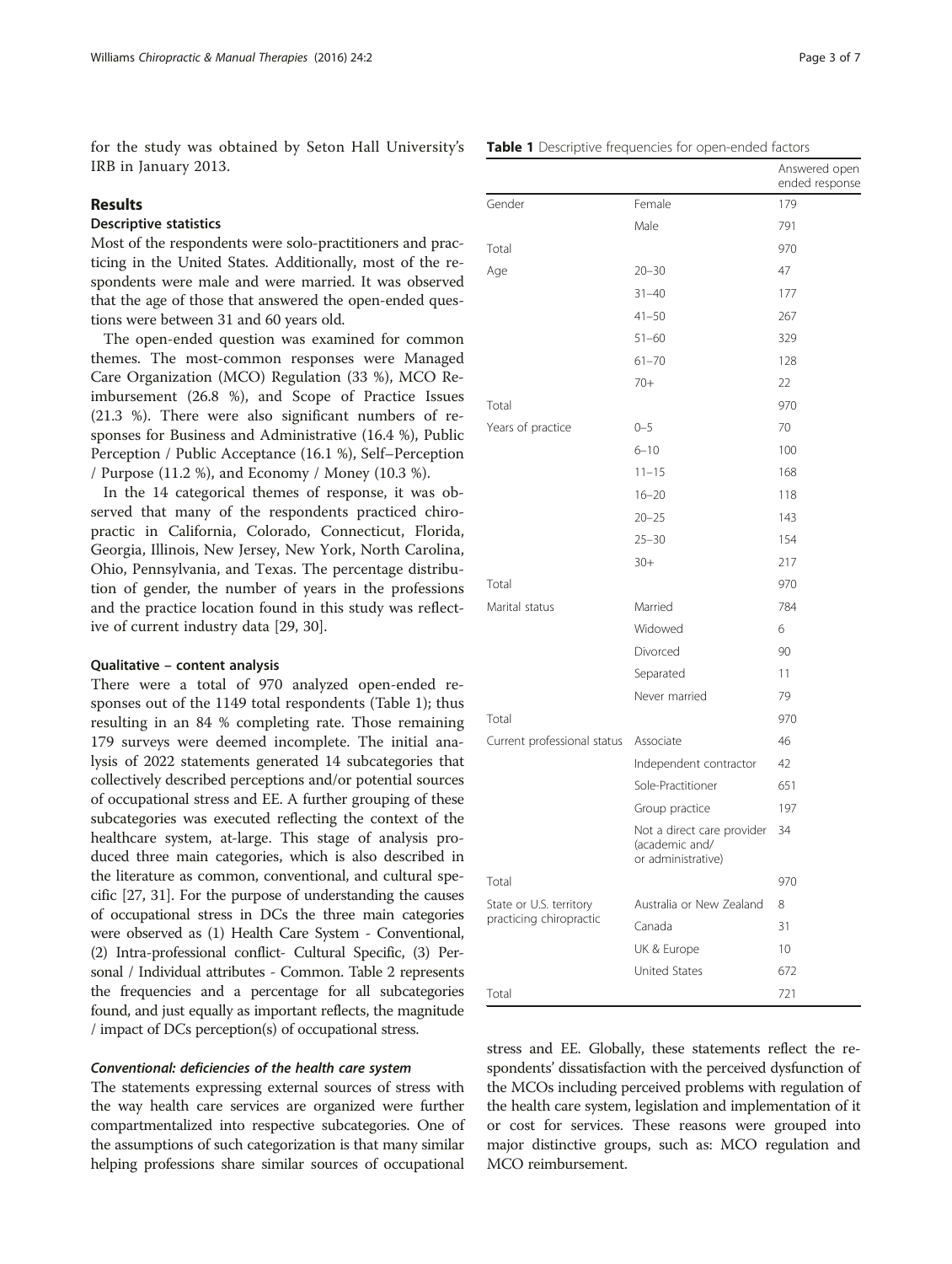<span id="page-3-0"></span>Table 2 Frequencies and percentages for open-ended factors

| Factor                                | Number | Percent |
|---------------------------------------|--------|---------|
| Business and Administrative           | 190    | 16.4    |
| MCO Reimbursement                     | 311    | 26.8    |
| Isolation                             | 26     | 2.2     |
| Lack of vacation                      | 24     | 2.1     |
| <b>MCO</b> Regulation                 | 384    | 33      |
| Intra-Professional Stress             | 151    | 13      |
| Patients                              | 112    | 9.6     |
| Public Perception / Public Acceptance | 187    | 16.1    |
| Self-Perception / Purpose             | 130    | 11.2    |
| Student Ioan debt                     | 35     | 3       |
| Economy / Money                       | 120    | 10.3    |
| Scope of Practice Issues              | 247    | 21.3    |
| Physical demands                      | 28     | 2.4     |
| Working too hard (long hours)         | 77     | 6.6     |

Percentages may not total 100 due to rounding error

'Dealing with Insurance, third party administrators, insurance reviews.'

'Constant changes and dealing with/arguing with insurance companies. It's a constant fight to maintain a sustainable income due to constant decreases in reimbursement.'

'Uncertainty regarding the future of healthcare law and policy. Unfair reimbursement through the third party payer system and Medicare program.'

#### Cultural-specific: deficiencies of the chiropractic profession

The statement expressing intra-professional sources of stress and exhaustion with the way the chiropractic profession is organized. Globally, these statements reflect the respondents' sources of stress with the chiropractic profession as a unit. Further, the statements describe problems that appear to be unique to the chiropractic profession and/or may be reflective of the occupational stressors that other alternative medicine professions, at-large, experience. These reasons were grouped into distinctive groups: Opposing DC views, Public Acceptation/Perception, Scope of practice issues

## 'The lack of cultural authority along with divergence in clinical practice.'

'Persistent negative stereotypes/perception in the general public/media. Constant infighting within the profession. Atmosphere of competition among peer chiropractors, including dishonesty regarding the state of one's practice in talking with other chiropractors.' 'The insurance companies treating us as less than doctors and making our lives miserable by questioning our care. I want to help patients get well not spend all day on paperwork.'

'Lack of cultural authority, lack of solidarity, the fact that DC's don't have a common answer for what we do, too much infighting, lack of professionalism in the profession, allowing practice building groups taking advantage young practitioners.'

#### Deficiencies of the DCs attitudes, skills and work

These statements described perceived deficiencies of individual practitioners. Globally, the statements describe basically all aspects of practice: knowledge, skill, behaviors and attitudes. These reasons were grouped into distinctive groups: Self-Perception, Isolation, Working too hard and Business and Administrative.

'Having no goals, having a poor vision for the future and not willing to grow. Also, a long term view is necessary with goals to match and some risk taking make practice more interesting and exciting.' 'Unrealistic expectations upon entering profession. Inadequate communication skills. Poor business operation skills.'

# Quantitative analysis

### Cross tabulations

Both male and female DCs believed that the top two stressors that negatively influence their professional work were MCO Regulations (male 303; female 81) and MCO Reimbursement (male 252; female 59). Scope of Practice Issues (male 204; female 43) and Public Perception / Public Acceptance (male 143; female 44) and Business and Administrative (male 153; female 37) were also noted as significant stressors across both genders. The same trend was observed in those DCs that were currently married. The age of the participants and the number of years in their profession was spread fairly evenly. When investigating the top three stressors that influence their professional lives, those DCs aged 31 to 40, 41 to 50, and 51 to 60 years old respectively, believed that MCO Regulations (65, 101, 144), MCO Reimbursement (61, 89, 111), and Scope of Practice (49, 58, 85) had the most noteworthy negative impact. Interestingly, DCs that said MCO Regulations, MCO Reimbursement, and Scope of Practice Issues were the most influential stressors in practice – were also those that had most years in active practice (20 -30+ years in practice). Of the 311 respondents that noted MCO Reimbursement as a significant stressor, 208 were sole-practitioners and 69 were in group practice. Of the 384 respondents that noted MCO Regulations as a significant professional stressor, 262 were sole-practitioners and 74 were in group practice. Of the 247 DCs that noted Scope of Practice, 167 were sole-practitioners and 48 were in group practice.

Collectively, when investigating the top three stressors that influence their professional lives, DCs noted MCO Regulations, MCO Reimbursement, and Scope of Practice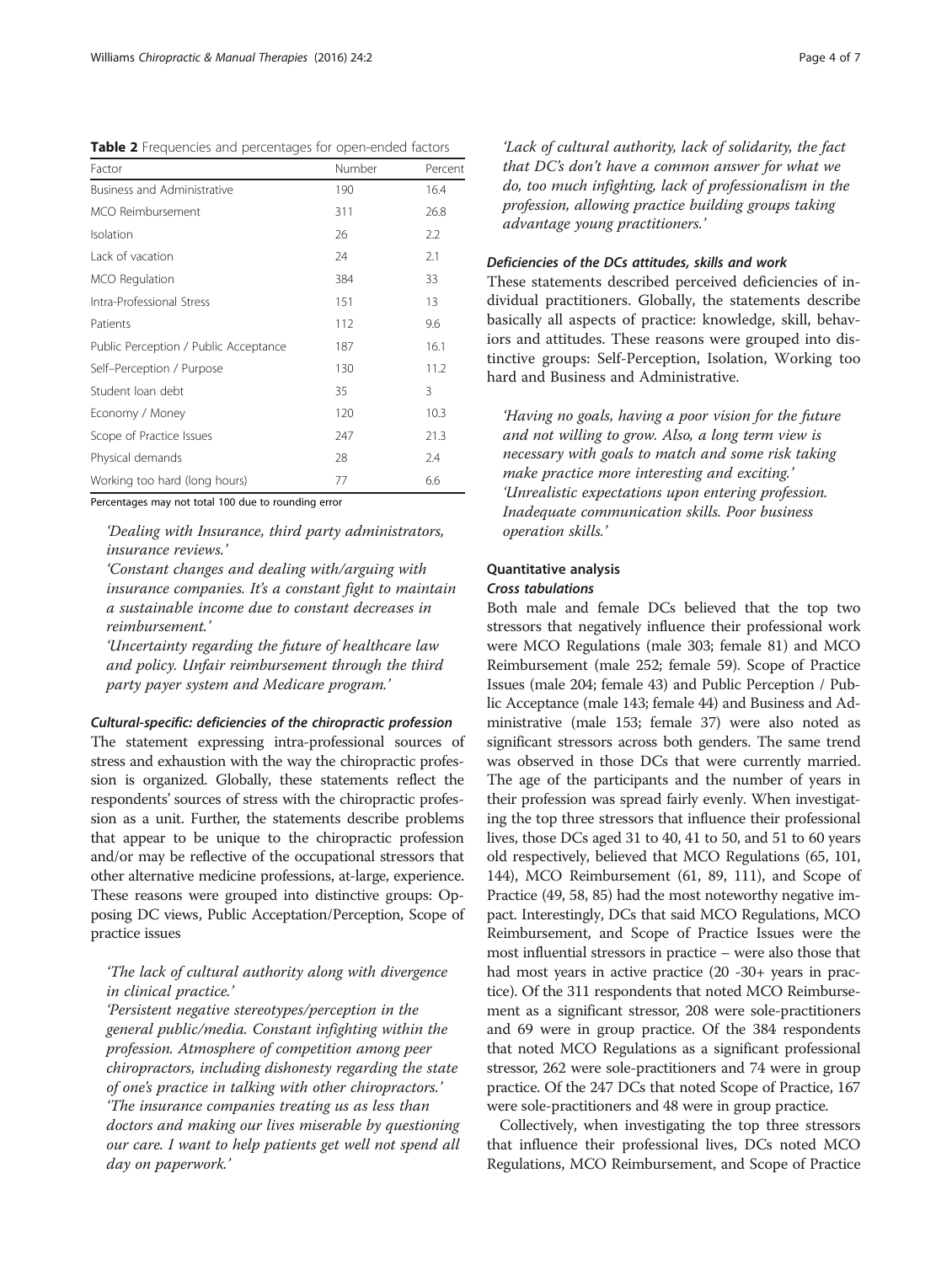Issues, the State or U.S. territory the respondents were practicing chiropractic was mostly from California, New York, and Pennsylvania. Of the 311 respondents that noted MCO Reimbursement, 37 were from Pennsylvania, 35 from California, and 33 from New York. Of the 384 respondents that noted MCO Regulations, 51 were from Pennsylvania, 41 from New York, and 35 from California. For the 247 respondents that noted Scope of Practice Issues, 33 were from California, 18 from New York, and 12 from Pennsylvania.

#### Chi-square test results

The results of the chi-square test showed that gender was significantly related with the responses of MCO Regulation  $(X^2 (1) = 3.93, p = 0.05)$ , Patients  $(X^2 (1) = 35.35, p = 0.02)$ , Public Perception / Public Acceptance  $(X^2 (1) = 4.76,$  $p = 0.03$ ), and Working too hard  $(X^2 (1) = 6.35, p = 0.01)$ . Chi-square test also showed that age was significantly related with the responses of business and administrative  $(X^2 (5) = 11.68, p = 0.04)$ , patients  $(X^2 (5) = 18.88, p < 0.01)$ , self-perception  $(X^2 (5) = 15.99, p = 0.01)$ , and working too hard  $(X^2 \t(5) = 16.90, p = 0.01)$ . Additionally, chi-square test also showed that the number of years in practice was significantly related with the responses of MCO regulation  $(X^2 (6) = 12.68, p = 0.05)$ , patients  $(X^2 (6) = 27.07,$  $p \le 0.001$ , other  $(X^2 (6) = 15.12, p = 0.02)$ , and working too hard  $(X^2 (6) = 22.18, p < 0.001)$ ; and that marital status was significantly related with the responses of patients ( $X^2$  (4) = 17.72,  $p \le 0.001$ ), economy ( $X^2$  (4) = 13.04,  $p = 0.01$ ), and working too hard  $(X^2 (4) = 11.60, p = 0.02)$ . Collectively, this indicates that the two gender groups, the six age groups, the seven categories of years in practice and the five categories of marital status have significant different responses in the open-ended responses. As per the various DC working characteristics, the results of the chi-square test showed that current professional status was significantly related with the responses of Intra-Professional Stress ( $X^2$  (4) = 14.94,  $p = 0.01$ ), Patients ( $X^2$  $(4) = 26.11$ ,  $p \le 0.001$ , and Student Loan Debt  $(X^2 \le 4)$  $= 12.40, p = 0.02$ . Additionally, location of practice (Table 3) was significantly related with the responses of insurance reimbursement  $(X^2 (3) = 9.77, p = 0.02)$ , MCO regulation  $(X^2 \t(3) = 13.44, p \lt 0.001)$ , and self-perception  $(X^2(3) = 9.89, p = 0.02)$ . Collectively, this indicated that the five categories of current professional status and the four categories of location of practice have significant different responses in the open-ended responses of Intra-Professional Stress, Patients, and Student Loan Debt, and MCO Reimbursement, MCO Regulation, and Self-Perception / Purpose, respectively.

#### **Discussion**

The primary aim of the current study was to examine the perceptions of occupational stress among a representative

Table 3 Chi-square result of relationship between location of practice and categorical themes of response

|                                                              | Value | df            | Asymp. Sig.<br>(2-sided) |
|--------------------------------------------------------------|-------|---------------|--------------------------|
| Business and administrative                                  | 3.22  | 3             | 0.36                     |
| Insurance reimbursement                                      | 9.77  | 3             | 0.02 <sup>a</sup>        |
| Isolation                                                    | 0.44  | 3             | 0.93                     |
| Lack of vacation                                             | 1.50  | 3             | 0.68                     |
| MCO regulation                                               | 13.44 | $\mathcal{R}$ | 0.00 <sup>a</sup>        |
| Opposing DC views (Identity) Intra-Professional<br>Stress    | 4.48  | 3             | 0.21                     |
| Patients                                                     | 1.31  | 3             | 0.73                     |
| Public perception (cultural authority)/ public<br>acceptance | 5.54  | 3             | 0.14                     |
| Self-perception (purpose)                                    | 9.89  | 3             | 0.02 <sup>a</sup>        |
| Student Ioan debt                                            | 0.78  | 3             | 0.86                     |
| Economy (money)                                              | 0.09  | 3             | 0.99                     |
| Other (scope)                                                | 1.67  | 3             | 0.64                     |
| Physical demands                                             | 1.50  | 3             | 0.68                     |
| Working too hard (long hours)                                | 1.79  | 3             | 0.62                     |

<sup>a</sup>Significant relationship at Level of Significance of 0.05

sample of chiropractors in the US. This mixed methods approach, with emphasis on the qualitative analysis, generated three main categories and 14 subcategories representing the perceived occupational stressors among DCs. Overall, the results showed that the most of the participants believed that MCO regulation, MCO reimbursement, and Scope of practice issues were the most common stressors that negatively influenced their professional and personal lives. Interestingly, scope of practice amongst DCs is highly variable [\[32](#page-6-0)–[34](#page-6-0)] in the US, and when coupled with cost of living differences, a strong connection between these factors became apparent. The participants responses indicated their perception of a cause effect relationship between occupational stress, emotional exhaustion and "cultural authority, government / Obama, education, long hours, time, tools, medical, competition for other professions, documentation, scope, expectations; overhead; risk; scope of practice; paperwork; State associations; college / school; unethical; pay; EHR/EMR; communicating; balance; respect; unity; reward; AMA; boredom". High student loans, the non-recognition by the medical community, and the administrative aspects of operating a business, also have a significant negative implication(s) on DCs' practice life; by means of reducing resources and increase demands, as outlined in the control-stress model [\[5\]](#page-5-0) and jobdemands control model [\[10,](#page-5-0) [11\]](#page-6-0). However, collectively it appeared that most significant stressor within the chiropractic profession is "the frustration with the insurance companies". Complaints of constantly getting denied, the extremely low reimbursement (gets lower every year), the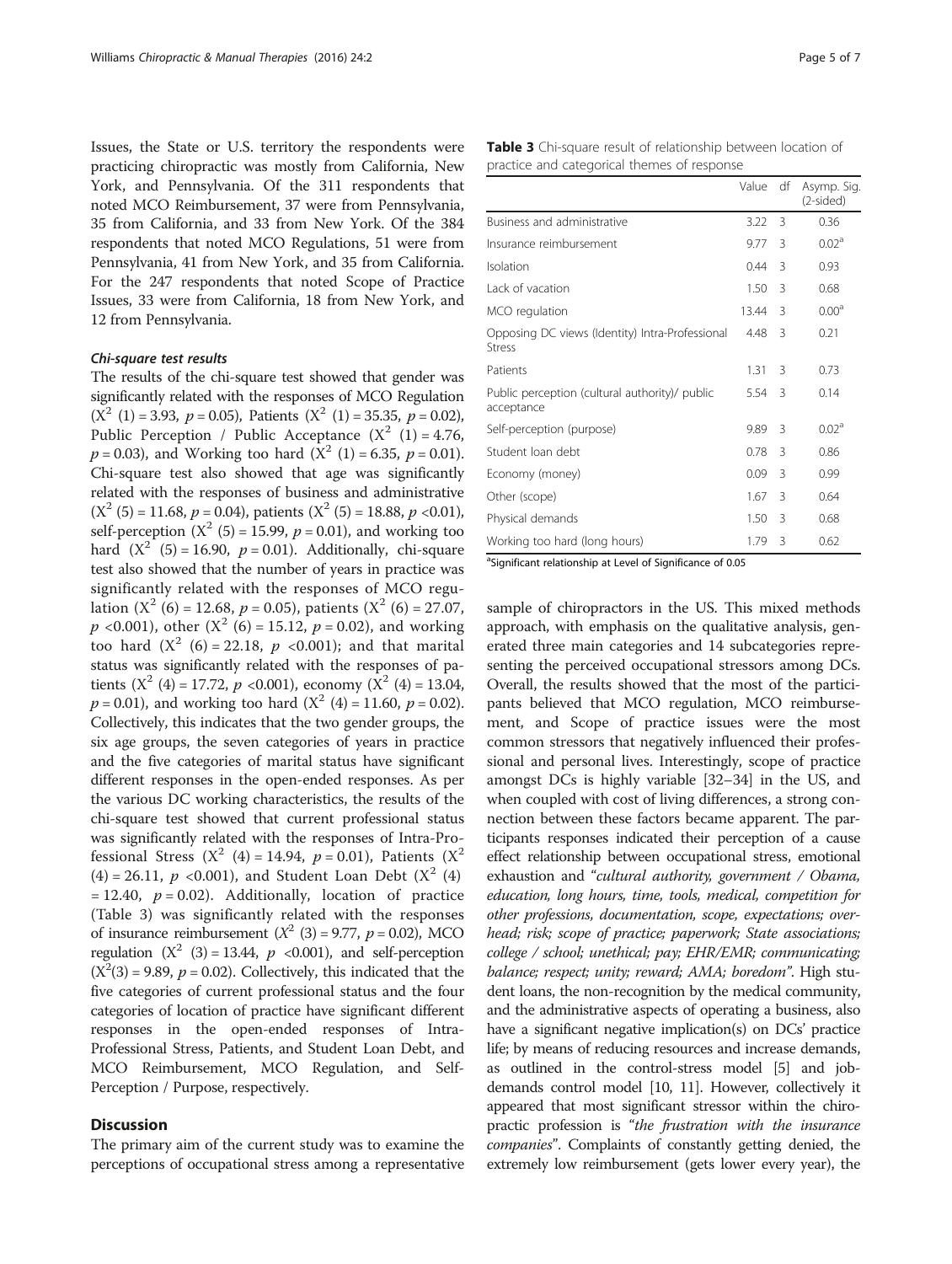<span id="page-5-0"></span>raising of co-pays to make patients not want to come in appear to be overwhelming the modern day DC. These findings are consistent with much of the current occupational stress research [10, [20](#page-6-0)–[22, 27](#page-6-0)]; which lends the notion that major changes in the health care system have been driven by increase-regulation via third-party payer systems.

Similar precursors/processes to occupation stress and EE have been observed in a comprehensive group of health professionals [2, 4, [17](#page-6-0), [35](#page-6-0)–[37\]](#page-6-0) – and while some stressors were consistent across occupations, others were more rare or occupation specific. Across health professions, it appears that healthcare workers suffer from occupational stress because of higher expectations, not enough time, lack of skills and social support at work [\[21](#page-6-0), [35](#page-6-0)–[37\]](#page-6-0). Notably, interpersonal conflict appears to be the most prevalent stressor across all occupations [\[20](#page-6-0), [22\]](#page-6-0) – organizational constraints and workload are just as commonly reported in the literature. Interpersonal conflict occurs when a person or group of people frustrates or interferes with another person's efforts at achieving a goal [[38\]](#page-6-0) – and may be reflective of the unique cultural-specific perceptions of stress that occur in the chiropractic profession.

As the content analysis progressed, a conceptual pattern amongst the participants began to unfold. It appears that many of the participants agreed – Chiropractic's lack of internal consensus and legitimacy (cultural authority) inhibits chiropractic's ability to keep up with rapidly changing events. Further, participants repeatedly noted/suggested that in order for the chiropractic profession to progress, that is keep up with external health care events, e.g., the Affordable Care Act, Health Care Education Reform Act, etc., the profession would needs to come to some modicum of internal consensus. Internal consensus will be needed if the profession is going to achieve cultural authority [[39](#page-6-0)]. Keeping the profession rooted in metaphors — i.e., Universal Intelligence, Innate Intelligence, Subluxation, dis-ease, etc. — which for some have become unquestionable myths and dogma inhibits chiropractic's achievement of legitimacy, the other necessary ingredient of cultural authority [\[40](#page-6-0)].

#### Limitation of the analysis

The limitation of the categorical analysis involving determining the relationship between the demographics with the categorical themes of open-ended responses is that causality cannot be determined. Also, finding a significant relationship between two variables with a correlation coefficient does not take into account the possibility of other variables playing a part. In addition, the direction (positive or negative) of the relationship and the strength of the relationship (weak, moderate, and strong) cannot be determined with a chi-square test. The variables of demographic and categorical themes of open-ended responses are categorical variables. Thus, correlation test cannot be conducted. The analysis merely determined the relationship between variables by investigating whether there is significance different in the categorical responses according to the results of the chi-square analysis.

#### Conclusion

The findings from this current study add to a continuous dialog on the unique causes of stress, emotional exhaustion and occupational stress for chiropractic professionals. These findings in this study add to the notion of directional association between third party payer influences (increased regulation/decreased reimbursement) with that of increased job stress. Further research will be undertaken to refine the stress and satisfaction parameters and address stress interventions.

#### Competing interests

The author declares that he has no competing interests.

#### Authors' contributions

SW was the sole-principle investigator of study. SW conceived the study, performed all statistical analysis and was responsible for drafting the manuscript.

#### Acknowledgements

This work was originally presented at the Research Agenda Conference, Las Vegas, NV March 2015.

#### Author details

<sup>1</sup> CUNY York College – Department of Health Professions, 94 - 20 Guy R Brewer Blvd, Jamaica, NY 11451, USA. <sup>2</sup>Department of Research, New York Chiropractic College, Seneca Falls, NY, USA. <sup>3</sup>Private Practice - Montclair Performance Health & Chiropractic, LLC, Montclair, NJ, USA.

#### Received: 28 April 2015 Accepted: 6 January 2016 Published online: 22 February 2016

#### References

- 1. Maslach C, Florian V. Burnout, job setting, and self-evaluation amoung rehabilitation counselors. Rehabil Psychol. 1988;33:85–93.
- 2. Schaufeli WB. Past performance and future perspectives of burnout research. SA J Ind Psychol. 2003;29(4):1–15.
- 3. Shanafelt TD, Boone S, Tan L, Dyrbye LN, Sotile W, Satele D, et al. Burnout and satisfaction with work-life balance among US Physicians Relative to the General US Population. Arch Intern Med. 2012;20:1–9.
- 4. Demerouti E, Bakker AB, Nachreiner F, Schaufeli WB. The job demandsresources model of burnout. J Appl Psychol. 2001;86(3):499–512.
- 5. Spector PE, Jex SM. Development of four self-report measures of job stressors and strain: interpersonal conflict at work scale, organizational constraints scale, quantitative workload inventory, and physical symptoms inventory. J Occup Health Psychol. 1998;3(4):356–67.
- 6. Gountas S, Gountas J. How the 'warped' relationships between nurses' emotions, attitudes, social support and perceived organizational conditions impact customer orientation. J Adv Nurs. 2015. doi[:10.1111/jan.12833.](http://dx.doi.org/10.1111/jan.12833)
- 7. Seo JH, Kim HJ, Kim BJ, Lee SJ, Bae HO. Educational and relational stressors associated with burnout in Korean medical students. Psychiatry Investig. 2015;12(4):451–8.
- 8. Tijdink JK, Vergouwen AC, Smulders YM. Emotional exhaustion and burnout among medical professors; a nationwide survey. BMC Med Educ. 2014;14:183,6920-14-183.
- 9. Cropanzano R, Rupp DE, Byrne ZS. The relationship of emotional exhaustion to work attitudes, job performance, and organizational citizenship behaviors. J Appl Psychol. 2003;88(1):160–9.
- 10. Griep RH, Rotenberg L, Landsbergis P, Vasconcellos-Silva PR. Combined use of job stress models and self-rated health in nursing. Rev Saude Publica. 2011;45(1):145–52.